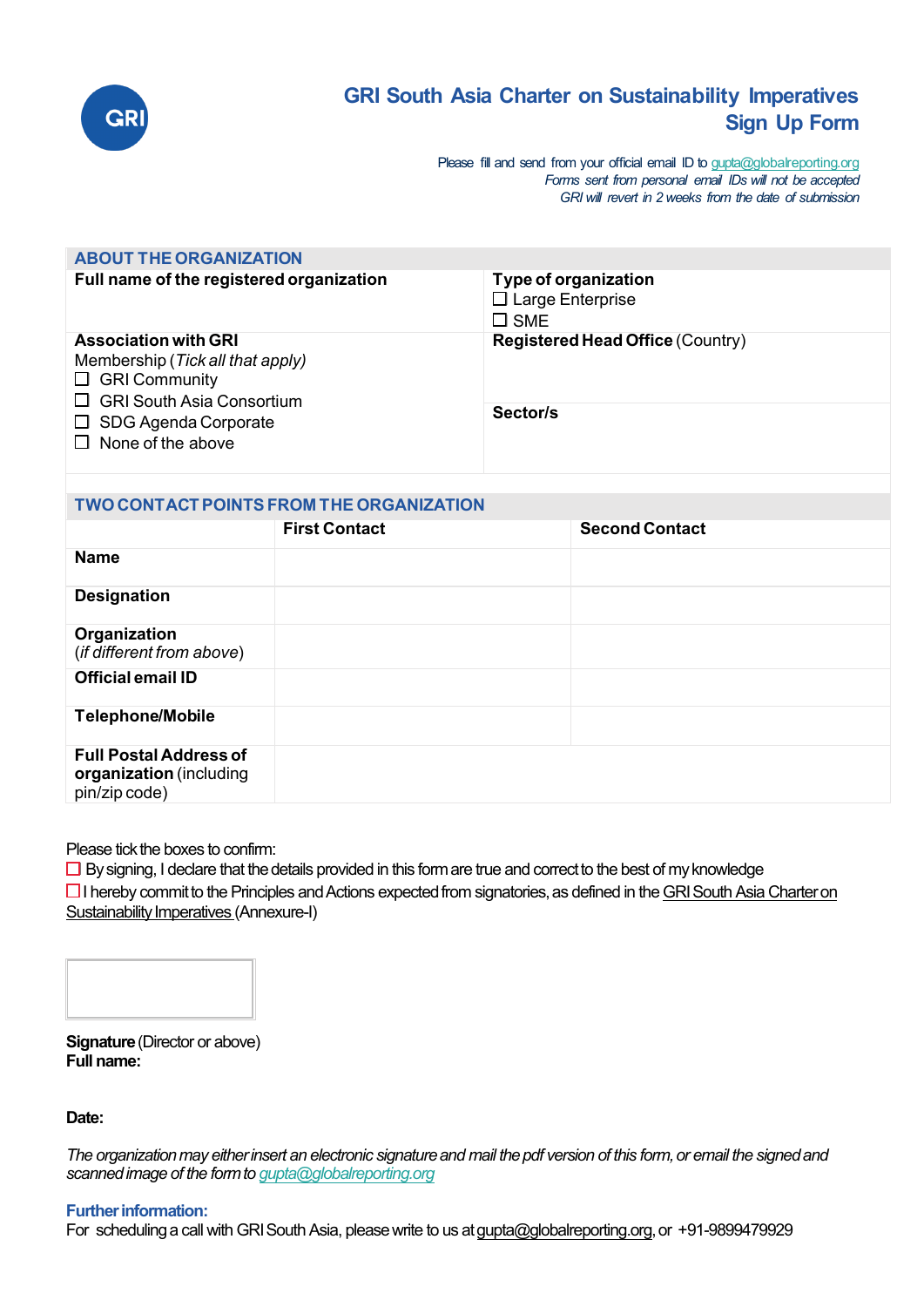#### **Annexure-I**

# GRI SOUTH ASIA CHARTER ON SUSTAINABILITY IMPERATIVES **SUPPORTING A DECADE OF URGENT ACTION**

#### **A. Preamble**

The world today is at a crucial crossroad: to continue with all the existing practices of business-as-usual, or to pause, reflect, plan and embark on a fresh start. The pandemic has turned everybody's lives topsy-turvy, and with no sign of abatement, the world is pushed into a corner. The only way out is to introspect deeply and come up swiftly with practical, implementable and innovative solutions that will arrest the downward spiral, and then reverse the adverse effects and /or re-shape the decisions that so far did not bring in desired results of a sustainable future for all. Urgent action is therefore needed to resolve the major issues afflicting us all today and enabling human activity to be a part of the solutions rather than the problem.

The GRI South Asia Charter on Sustainability Imperatives - a unique creation by GRI South Asia Hub - is a clarion call for decision and action for business and its stakeholders. It is anchored to a framework of transparency and disclosure, as enshrined in the GRI Standards, and provides an ameliorating way out ofthe quagmire. Given the Covid-19 recovery context, it is essential to focus on the SDGs and respond to the call to *build back better* while keeping in the mind the underlying principle of *leaving no one behind*. The Charter serves as an important stimulus to implement sustainability-oriented imperatives that help to realise the UN Sustainable Development Goals eventually by the end of the current decade.

Businesses are encouraged to use the Charter as a 'Constitution' that guides and reinforces appropriate ideas, decisions and actions, and integrates its elements into strategies and plans. It relates to and strengthens an organization's vision, mission, purpose, values, objectives and goals. Furthermore, it provides a compass to identify areas of focus, determines strategy, makes decisions and initiates actions. This call for urgent and timely action attempts to use the current pandemic only as a pretext to kick-start new thinking. The Charter underpins the ways in which an organization develops strategic plans to realise its vision, as well as the SDGs, and shapes its operating principles and functions. The GRI South Asia Charter on Sustainability Imperatives may be used as a guiding beacon in conjunction with GRI Standards or other frameworks that can be used along with GRI Standards which serve as a driver for meaningful actions with measurable impacts.

Businesses of all sectors and sizes are encouraged to join this regional, multi-stakeholder initiative. While the Charter will be dynamic and evolving as the initiative progresses and grows, it will be run as a pilot for a period of two years.

#### **B. The Principles of the GRI South Asia Charter on Sustainability Imperatives**

The Charter is not an add-on to a range of frameworks for disclosure that are already available. Rather, it serves to make efforts inclusive, enabling convergence and simplifying the efforts of disclosing organisations. By signing this Charter organisations confirm their commitment to the following three Principles:

- 1. Beyond Compliance: Commit to move beyond mere compliance with all applicable sustainability related national and sub-national laws and regulations wherever they operate. The former would also include working with and demanding their value chains to be compliant as well, ultimately leading to a mutually rewarding relationship with those impacted.
- 2. Ethics and Governance: Organisations will act with the highest ethical standards and integrity, taking decisions and implementing actions in good faith and fair-dealing norms. They will also compete in a transparent and open manner with a zero tolerance for bribery and corruption. This will serve to demonstrate exemplary performance.
- 3. Transparency and Disclosures: Organisations will present in the public domain their performance on economic, environmental and social dimensions at least once a year. Simultaneously, they will bring out the sustainability context for all key stakeholders on all material topics, and apply quality checks for clarity, balance, accuracy, timeliness, comparability and reliability, while also adopting the UNSDG 2030 Goals & Targets.